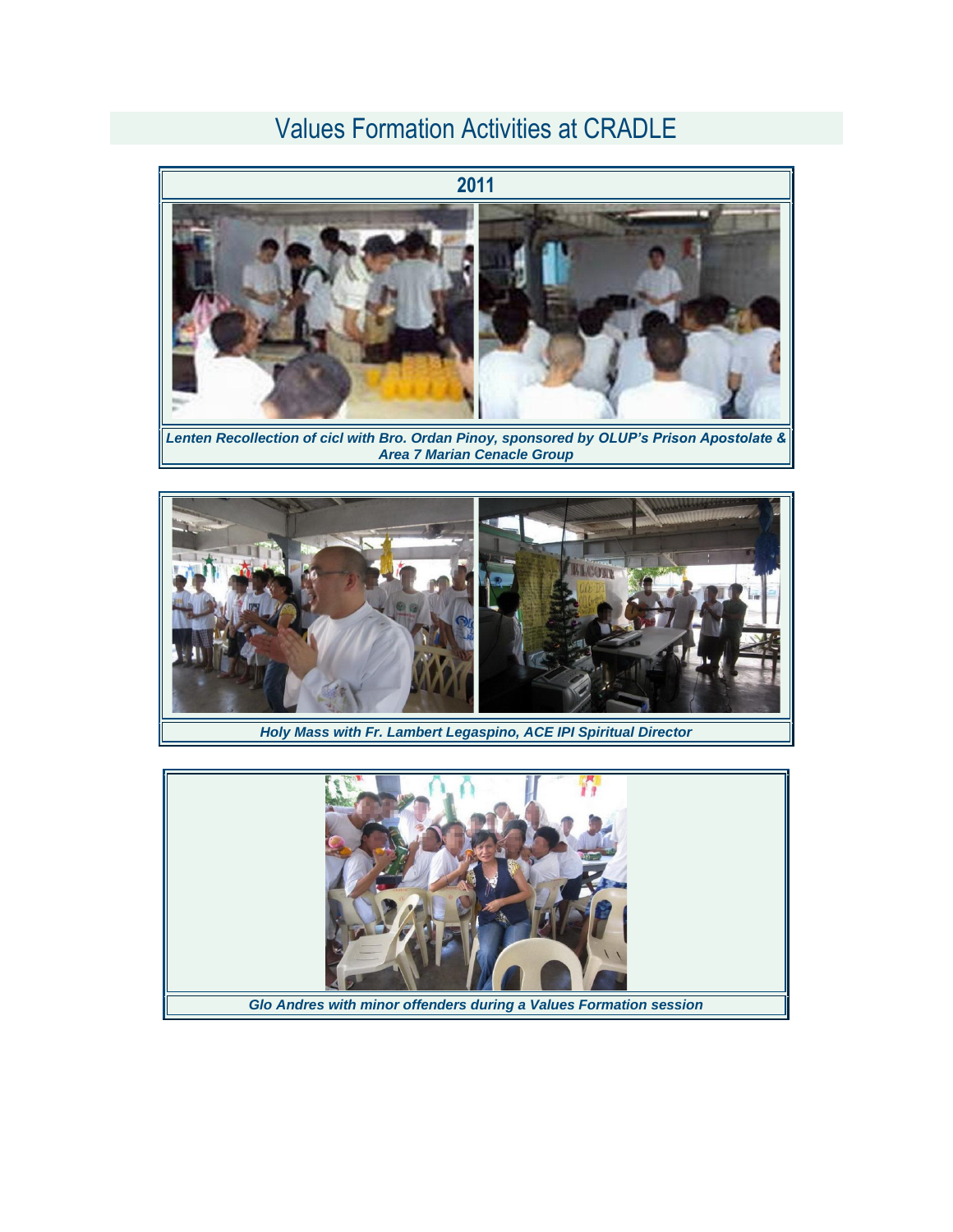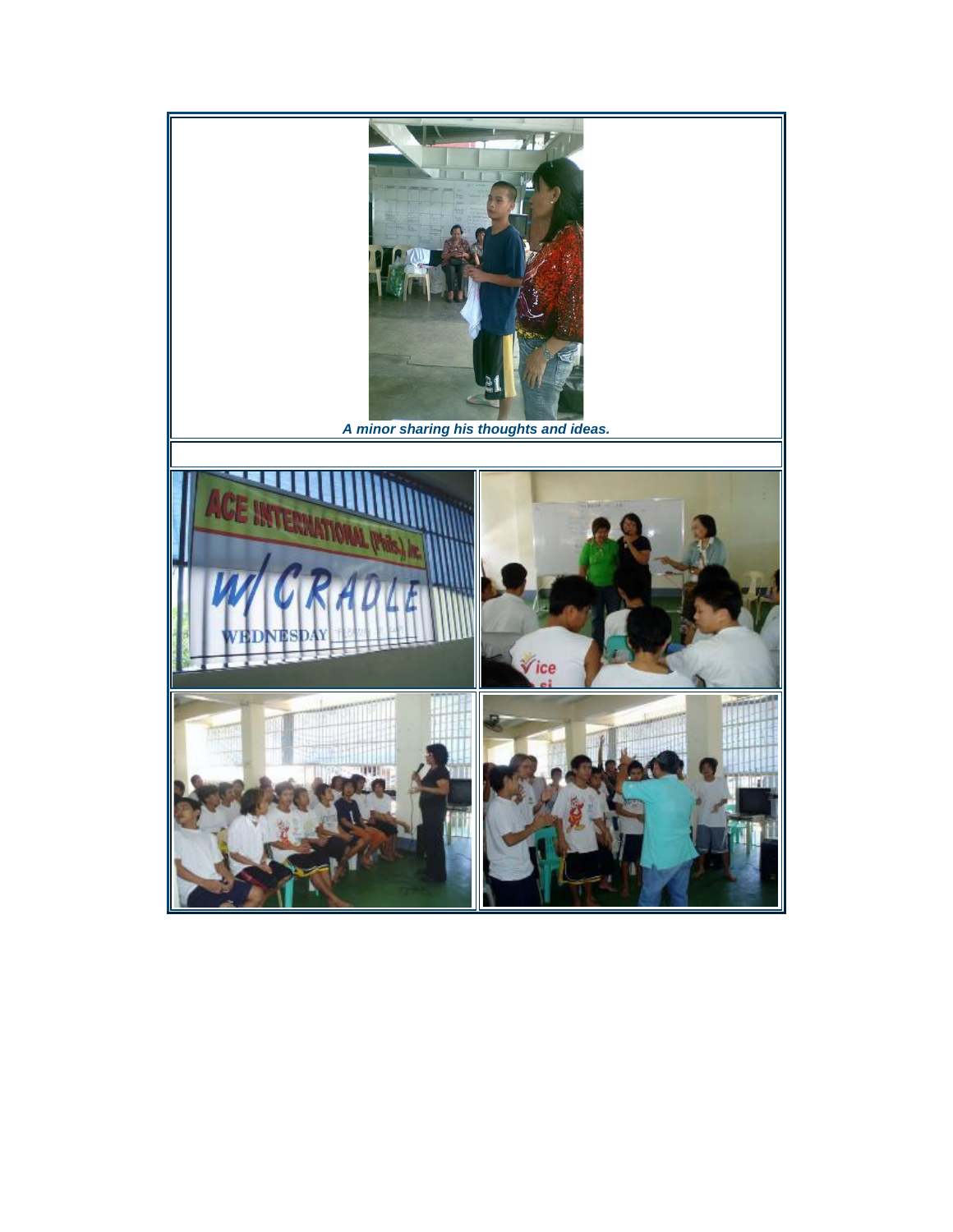

## **ACE INTERNATIONAL PHILIPPINES, INC. NCR CHAPTER**

 *VALUES FORMATION PROGRAM FOR THE CHILDREN-IN-CONFLICT WITH THE LAW*

- 1. TARGET BENEFICIARIES: CRADLE'S CICL
- 2. PROJECT OBJECTIVES: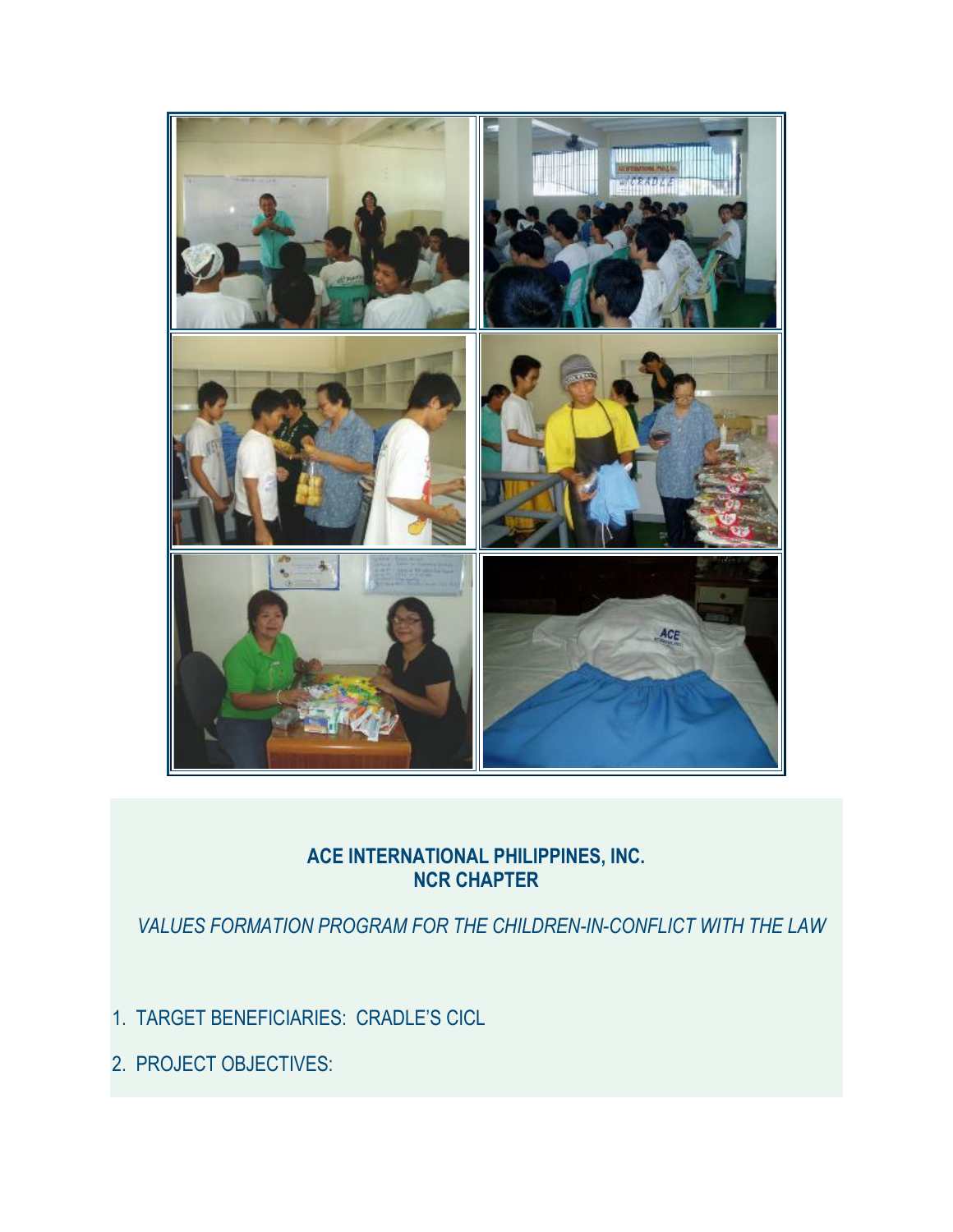## A. Guiding Philosophy of the Program:

The Restorative Justice (RJ) paradigm with a balanced approach views crime as not merely a violation of a provision of law but of relationships; it is an injury that causes harm and hurts to people. RJ strives to provide support and opportunities for participation and communication between and among the stakeholders – those primarily affected by crime – the victims, offenders and the community.

For the offenders, RJ involves accepting responsibility for their wrongdoings and negative behavior and helping them on how to make things right; encouraging development of their capacities and increasing their competencies initially and jointly with strengthening of their Faith and improving the level of their spirituality.

RJ focuses on what needs to be "repaired", what needs to be learned from the experience of crime; therefore RJ encourages understanding, healing and closure.

Ultimately, the Program prepares the CICL towards reintegration to the free society.

B. Specific Aims of the Program:

Ø To help the CICL gain a deeper understanding of themselves, their relation with God, their family and their community.

Ø To facilitate their learning, appreciation and application of Christian values.

Ø To enable them to behave, communicate, express and/or ventilate feelings and opinions in an appropriate manner.

Ø To help develop among themselves a spirit of camaraderie, cooperation and sharing.

Ø To help them learn the importance of prayer and the Faith.

Ø To facilitate the understanding of accountability and the process of healing and reconciliation.

C. Planned Activities:

Ø Designation of a Formation Team who will be tasked to undertake the Program as lecturers and/or facilitators. However, resource speakers may also be invited.

Ø Provision of snacks in all the sessions.

Ø Conduct of the following sessions:

Frequency: Every Wednesday

Duration : At least six (6) months or 24 to 25 sessions: Personhood sessions are conducted again for new resident-cicl.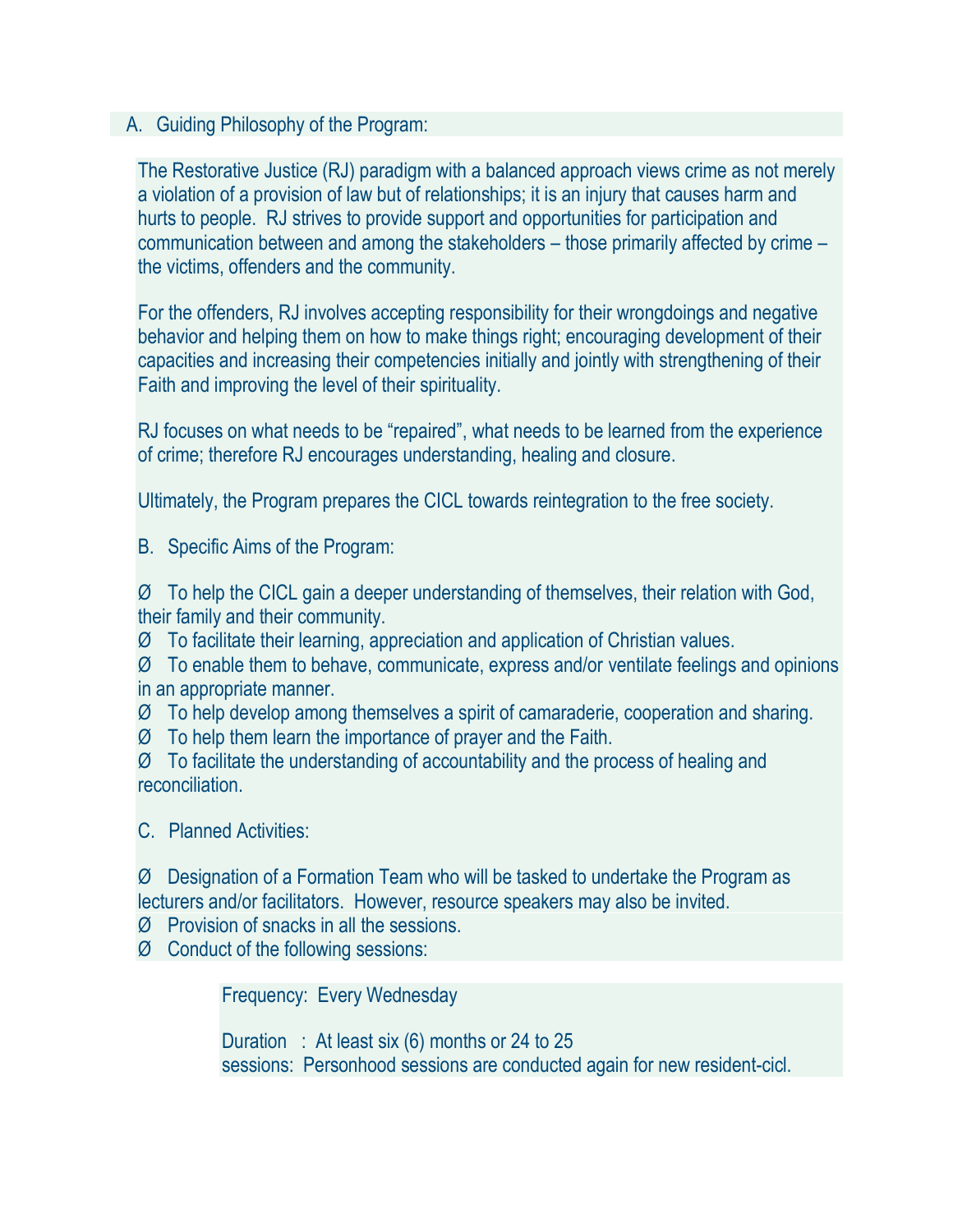| <b>Session</b><br>No.   | <b>TOPIC</b>                                                     | <b>THEME / AIMS</b>                                                                     |
|-------------------------|------------------------------------------------------------------|-----------------------------------------------------------------------------------------|
| 1                       | <b>Getting to Know</b><br>"Kamustahan"                           | <b>Introduction</b><br><b>Expectation Setting</b>                                       |
| 2 & 3                   | <b>PERSONHOOD</b>                                                | <b>Understanding the Self</b><br>"Sino Ako? "                                           |
| $\overline{\mathbf{4}}$ | "Ako at ang Aking Kapwa"                                         | <b>Relationship with Family</b><br><b>Sino ang aking Pamilya?</b>                       |
| $5\phantom{1}$          | "Ako at ang Lipunan"                                             | <b>Relationship with Society in</b><br>general                                          |
| $6\phantom{1}$          | <b>Group Sharing / Dynamics</b>                                  | Initial application of 1st 3<br>sessions mentioned above                                |
| $\overline{7}$          | <b>The Basics of Prayer</b>                                      | Preparation for no. 8 and 9                                                             |
| 8 & 9                   | <b>Understanding God's Love</b><br>and Developing a relationship | <b>Mercy (Parables and stories)</b><br>on with God Christ's life) "Ako at<br>ang Diyos" |
| 10 & 11                 | <b>Meaning of God's sacrifice</b><br>and Lenten season           | <b>Resurrection</b>                                                                     |
| 12                      | <b>Understanding the Eucharist</b>                               | continuation                                                                            |
| 13                      | <b>Easter celebration with special</b><br>snacks/group dynamics  |                                                                                         |
| 14                      | <b>The Role of Mother Mary</b>                                   | <b>May flower offering</b>                                                              |
| 15                      | <b>Dynamics / Group Sharing</b><br>/ Assessment                  | review of past sessions                                                                 |
| 16 & 17                 | may karahasan?"                                                  | "Ano ang Karahasan?" "Bakit   Understanding Violence. Mga uri  <br>nito.                |
| 18                      | "Ang Droga at ang Bata"                                          | <b>Understanding effects of (with</b><br>individual sharing) of drug<br>abuse           |
| 19                      | <b>Sexuality of the Human</b><br><b>Person</b>                   | <b>Respect for humaness</b>                                                             |
| 20                      | "Ako at ang Kalikasan"                                           | <b>Ecology and Creation</b>                                                             |
| 21                      | <b>Concept of Restorative Justice</b>                            | <b>RJ Basic Principles</b>                                                              |
| 22                      | <b>Active Non-Violence Conflict</b><br><b>Resolution</b>         |                                                                                         |